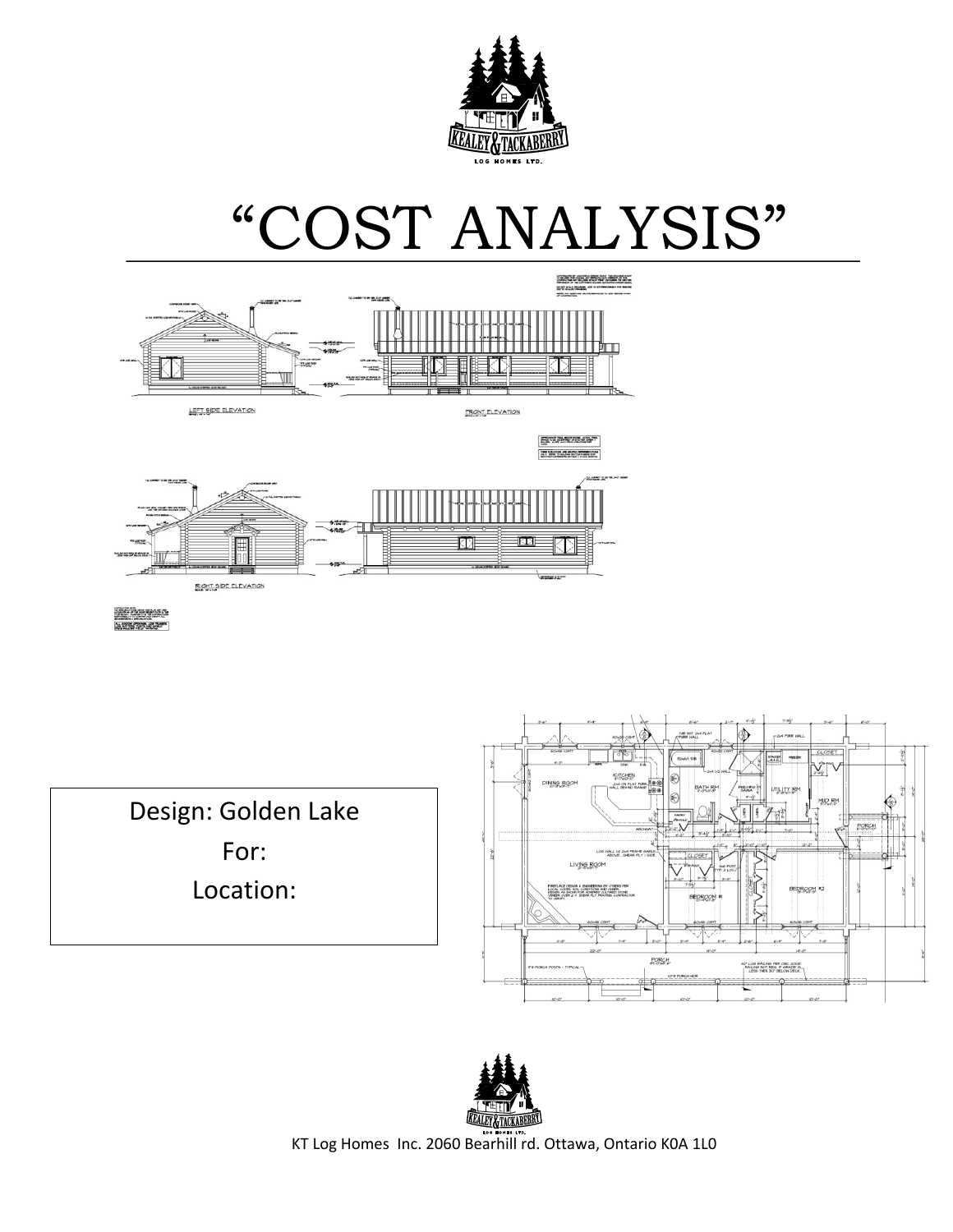# **'HOUSE' SPECIFIC COSTS**

#### Foundation  $-$  35k

- Slab-on-grade c/w R20 styrofoam
- Crushed stone under slab

#### Weathertight Package- \$224,803

• Handcrafted round shell material package & INSTALLATION Note: includes log Walls, windows/doors, all framing, gable pine siding, steel roofing

-includes porch roof but subfloor & deck are not included (to be concrete slab)

#### Insulation  $-$  \$15,400

- Roof  $-$  R36 Rock wool
- $\bullet$  Walls R22 Rock Wool

#### Plumbing  $-$  10k

- ABS, Pex pipe & fittings to all fixtures
- 2 exterior hose taps
- Valves on all accessible fixtures



KT Log Homes Inc. 2060 Bearhill rd. Ottawa, Ontario K0A 1L0